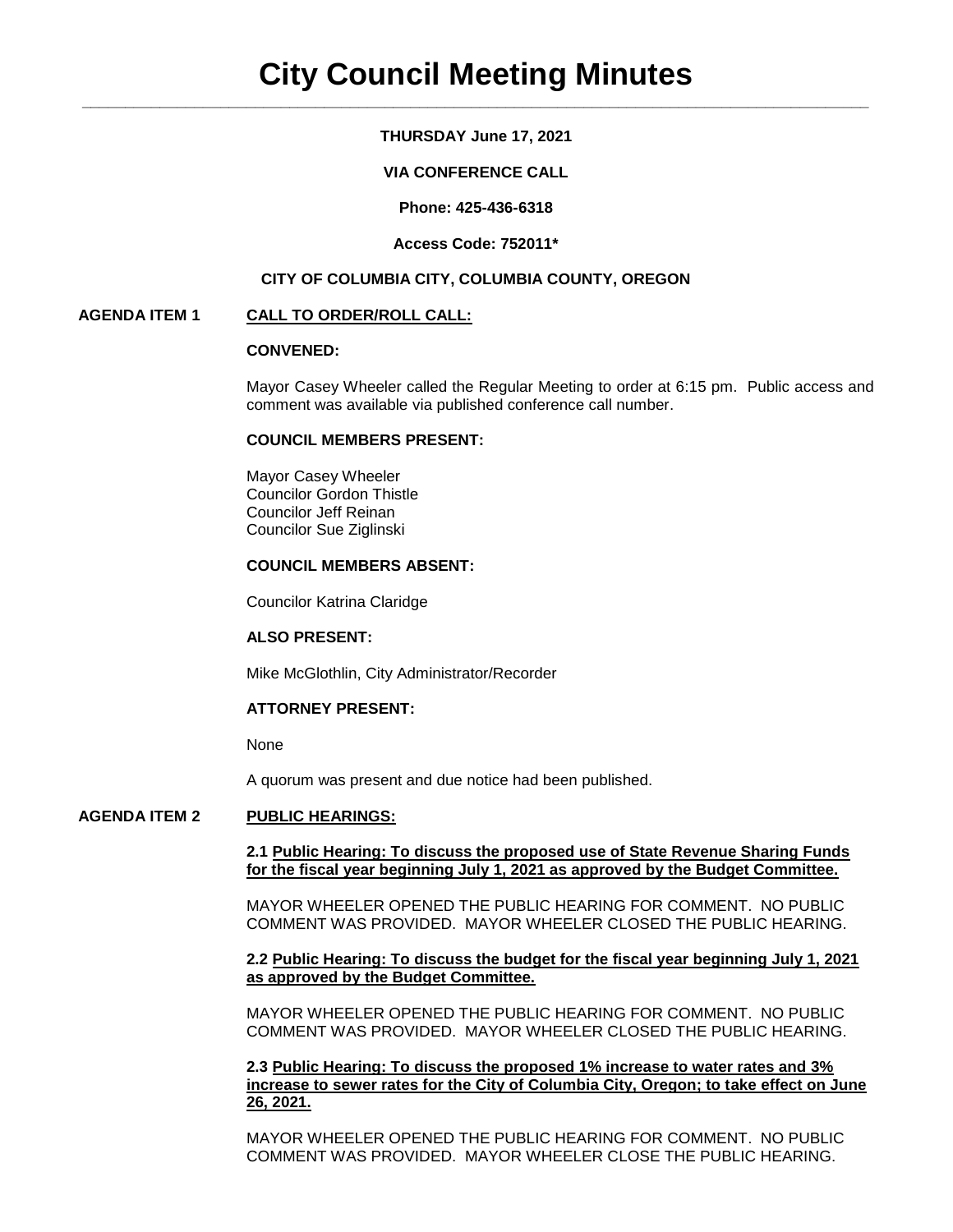2 - Regular City Council Meeting June 17, 2021

## **AGENDA ITEM 3 CITIZEN INPUT:** None

## **AGENDA ITEM 4 COUNCIL REPORTS:**

**4.1 Minutes of the June 1, 2021 Parks Committee (Chari Claridge):** Written minutes from the meeting were submitted for review and the record.

## **AGENDA ITEM 5 STAFF REPORTS:**

**5.1 Activity Report from the Public Works Director.** A written report from the Public Works Superintendent, Micah Rogers, was submitted documenting the previous month's activities.

## **AGENDA ITEM 6 CONSENT AGENDA:**

- **6.1 Bills paid with check numbers 33158 through 33202 during the month of May, 2021.**
- **6.2 Financial Report for the month ending May 31, 2021.**
- **6.3 Minutes of the May 20, 2021 Regular City Council Meeting.**
- **6.4 Minutes of the June 4, 2021 Budget Committee.**

COUNCIL APPROVED THE CONSENT AGENDA BY UNANIMOUS ROLL CALL VOTE.

#### **AGENDA ITEM 7 UNFINISHED BUSINESS:**

**7.1 Second Reading of Council Bill 21-925: An Ordinance Declaring the City's Election to Receive State Revenues.** 

COUNCIL CONDUCTED THE SECOND READING OF COUNCIL BILL 21-925. MOVED (ZIGLINSKI), SECONDED (REINAN) AND APPROVED UNANIMOUSLY TO APPROVE COUNCIL BILL 21-925.

## **AGENDA ITEM 8 NEW BUSINESS:**

**8.1 Review and discussion of the budget for the fiscal year beginning July 1, 2021 as approved by the Budget Committee.** 

WITH NO FURTHER DISCUSSION OR QUESTIONS RELATED TO THIS AGENDA ITEM COUNCIL PROCEEDED WITH NEXT NEW BUSINESS ITEM(S) AND THE REMAINDER OF THE AGENDA.

**8.2 Council Bill 21-927: A Resolution Adopting the Budget, Make Appropriations, Imposing Taxes, and Categorizing Taxes for the 2021-22 Fiscal Year.**

MOVED (ZIGLINSKI), SECONDED (THISTLE) AND APPROVED UNANIMOUSLY TO APPROVE COUNCIL BILL 21-927.

**8.3 Council Bill 21-928: A Resolution Providing for Water Rates and Charges for the City of Columbia City; Amending Sections 1 and 2 of Resolution 20-1253-R.**

MOVED (THISTLE), SECONDED (REINAN), AND APPROVED UNANIMOUSLY TO APPROVE COUNCIL BILL 21-928.

**8.4 Council Bill 21-929: A Resolution Adopting Sewer Charges and Rates for the City of Columbia City in accordance with Ordinance No. 470; Rescinding**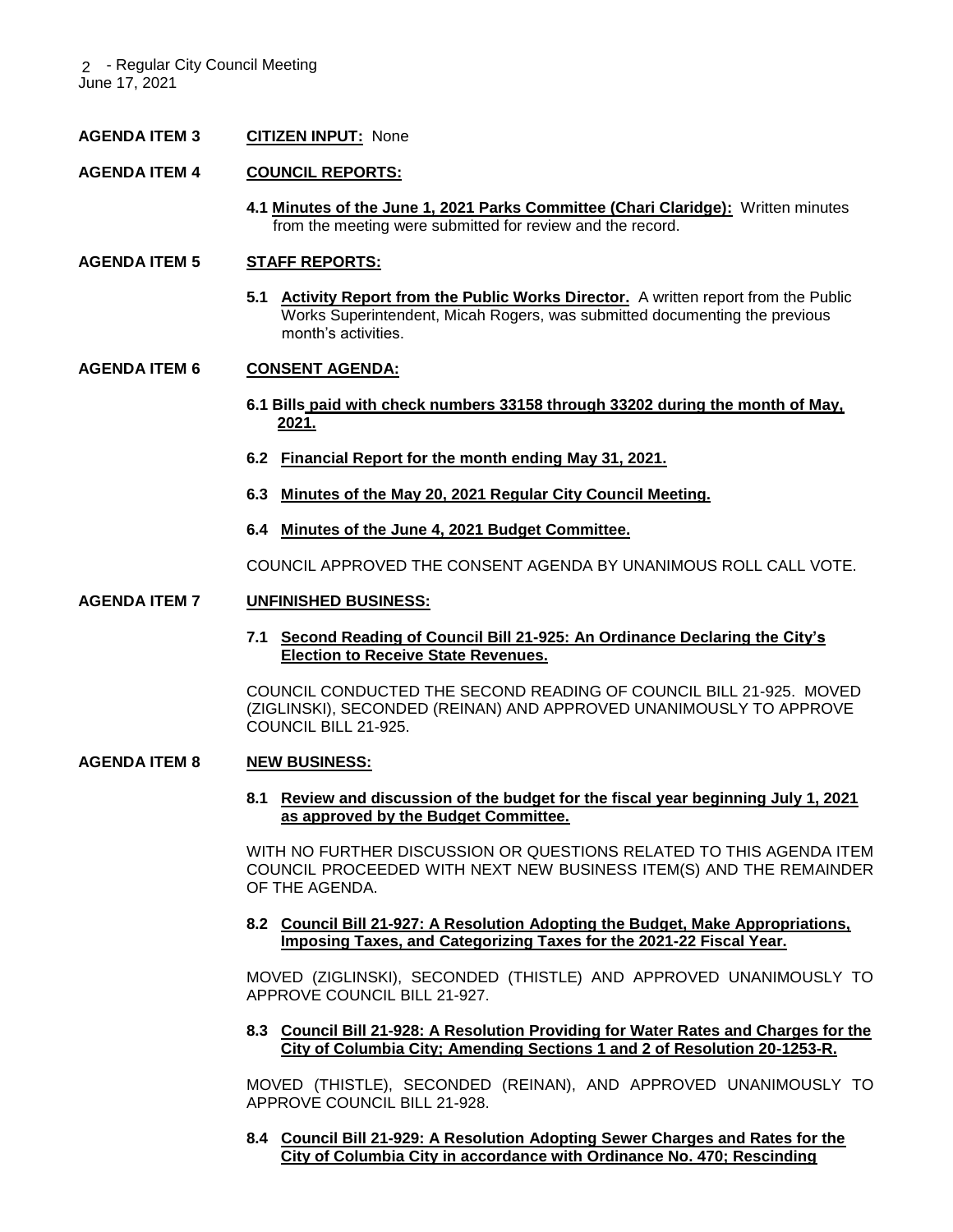#### **Resolution No.'s 20-1254-R and 20-1259-R.**

MOVED (ZIGLINSKI), SECONDED (REINAN) AND APPROVED UNANIMOUSLY TO APPROVE COUNCIL BILL 21-929. .

#### **8.5 Review and discussion regarding the Columbia City rate changes for garbage service as submitted by Hudson Garbage Service.**

JOSH BROWN, DISTRICT MANAGER FOR HUDSON GARBAGE SERVICE, REVIEWED THE PROVIDED RATE CHANGE MATERIAL WITH THE COUNCIL AND, WITH NO QUESTIONS POSED BY COUNCIL AND/OR CITIZENS, IT WAS MOVED (THISTLE), SECONDED (REINAN), AND APPROVED UNANIMOUSLY TO APPROVE THE RATE CHANGES AS SUBMITTED.

## **8.6 Review, discussion and consideration of an Application for Exception Permit for Recreational Vehicle, Boat or Trailer in Right-of-Way (ROW).**

MOVED (THISTLE), SECONDED (ZIGLINSKI) AND APPROVED UNANIMOUSLY TO APPROVE THE EXCEPTION PERMIT FOR RECREATIONAL VEHICLE, BOAT OR TRAILER IN RIGHT-OF-WAY (ROW) AS SUBMITTED.

## **AGENDA ITEM 9 OTHER BUSINESS:**

**9.1** The City Administrator/Recorder and Council discussed the following issues and activities:

> The City Council and Administrator discussed the format for the July 15<sup>th</sup> City Council meeting and decided that this meeting will be held via Zoom; with subsequent Council meeting formats decided on a case-by-case basis. The City Administrator will schedule and coordinate the meetings through the City's Zoom account.

> The American Red Cross has reached out to the City in order to continue the partnership of using the City's Community Hall for blood donation drives. The organization has reserved space at the Community Hall for their next drive on August 4, 2021; with subsequent drives to be scheduled October – December of 2021.

> With the City entering the final year of its five-year Police Department Local Option Levy re-certification, the City is getting ready to seek its second five-year recertification and the City Administrator informed Council that educational material will be going out to the public in the next monthly newsletter. The City has the option of seeking this re-certification at either the November 2021 Special Election and/or the May 2022 Primary Election. Discussion took place regarding the amount of the local option levy to be placed on the ballot and the consensus of Council was reached for the amount of the levy to remain at \$0.67 per \$1,000.00 of assessed value. The City Administrator will continue working with the County Elections Office on getting the measure filed and before the voters at the applicable election.

> With the formulation of the annual water/sewer rates for commercial businesses within the City it was found that two businesses, The Caples House Museum and the Pacific Athletic Club, had water leaks that greatly skewed the data used to formulate the upcoming years base rates. Upon recommendation from staff, and the consensus of Council, it was decided to utilize the most recent year of data with no leaks having occurred in